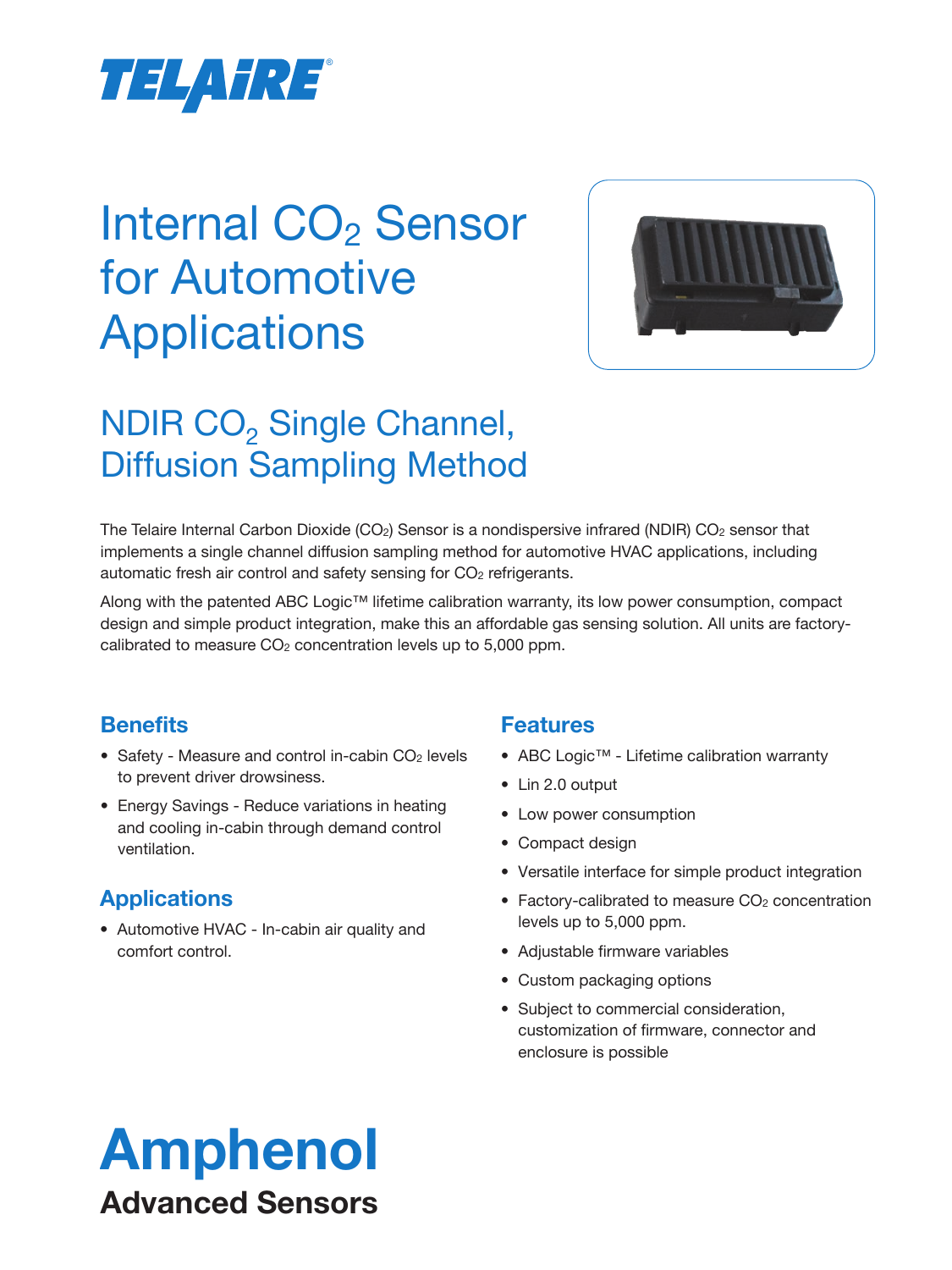# **Specifications**

# **General Performance:**

### **ABC Logic**

Automatic Background Calibration – The algorithm that uses ambient air concentrations to adjust the sensor and compensate sensor long-term drift.

Adjustment cycle period is 12 – 192 hours of operation in active mode. Practical adjustment cycle depends on operating conditions.

Please see notes section for more details

### **Measurement Range Configurable**

Air Quality Control:  $400 - 5,000$  ppm  $CO<sub>2</sub>$ Safety Alarm for Air Quality Control and CO2:  $400 - 40,000$  ppm  $CO<sub>2</sub>$ 

**Output Range**

0 – 65,000 ppm CO2

### **Measurement Period**

Active Mode: 5 seconds Low Power Mode: 5 minutes Sleep Mode: 12 hours *Timing of these modes can be configured per customer requirements.*

### **Resolution and Repeatability**

Internal Sensor Resolution: 1 ppm Repeatability: 30 ppm at 1000 ppm (Typical)

### **Accuracy in Active Mode**

Range: 400 ppm to 5,000 ppm ±200 ppm or 10% of the reading, whichever is greater @ 0 to 50°C

Range: 5,000 ppm to 40,000 ppm (4%) 10% of the reading @ 0 to 50°C

### **Temperature Dependence**

Additional 0.5% of reading per °C or 5 PPM/C, whichever is greater outside the range 0 to 50°C

### **Pressure Dependence**

0.135% of the reading per mm Hg

### **Response Time t<sub>90</sub> (90% of Step Change)**

Active Mode: <40 seconds, dependent on test regime (Typical)

### **Warm-Up Time**

First measurements in:

- < 5 sec after power-up
- < 2 minutes maximum accuracy in Active Mode

### **Total Lifetime:**

130,000 hours, limited by microcontroller flash retention specification

**Operational Lifetime:** In Active Mode: 45,000 hours

**Relative Humidity** 0-95% non-condensing

# **Mechanical:**

**Enclosure** For 'courtesy light' insertion

**Filters** Hydrophobic dust filter on the CO<sub>2</sub> sensor

**Conformal Coating** Electronic components are conformal coated.

# **Environmental:**

#### **Operating Temperature Range**  $-40^{\circ}$ C to  $+90^{\circ}$ C

**Storage Temperature Range** -40°C to +110°C

# **Electrical:**

**Power Supply Voltage** 9 16V VDC

### **Current Consumption (Typical)**

Maximum Peak Current: < 100 mA Average in Active Mode: < 10 mA Average in Low Power Mode: < 100 uA Average in Sleep Mode: < 25 uA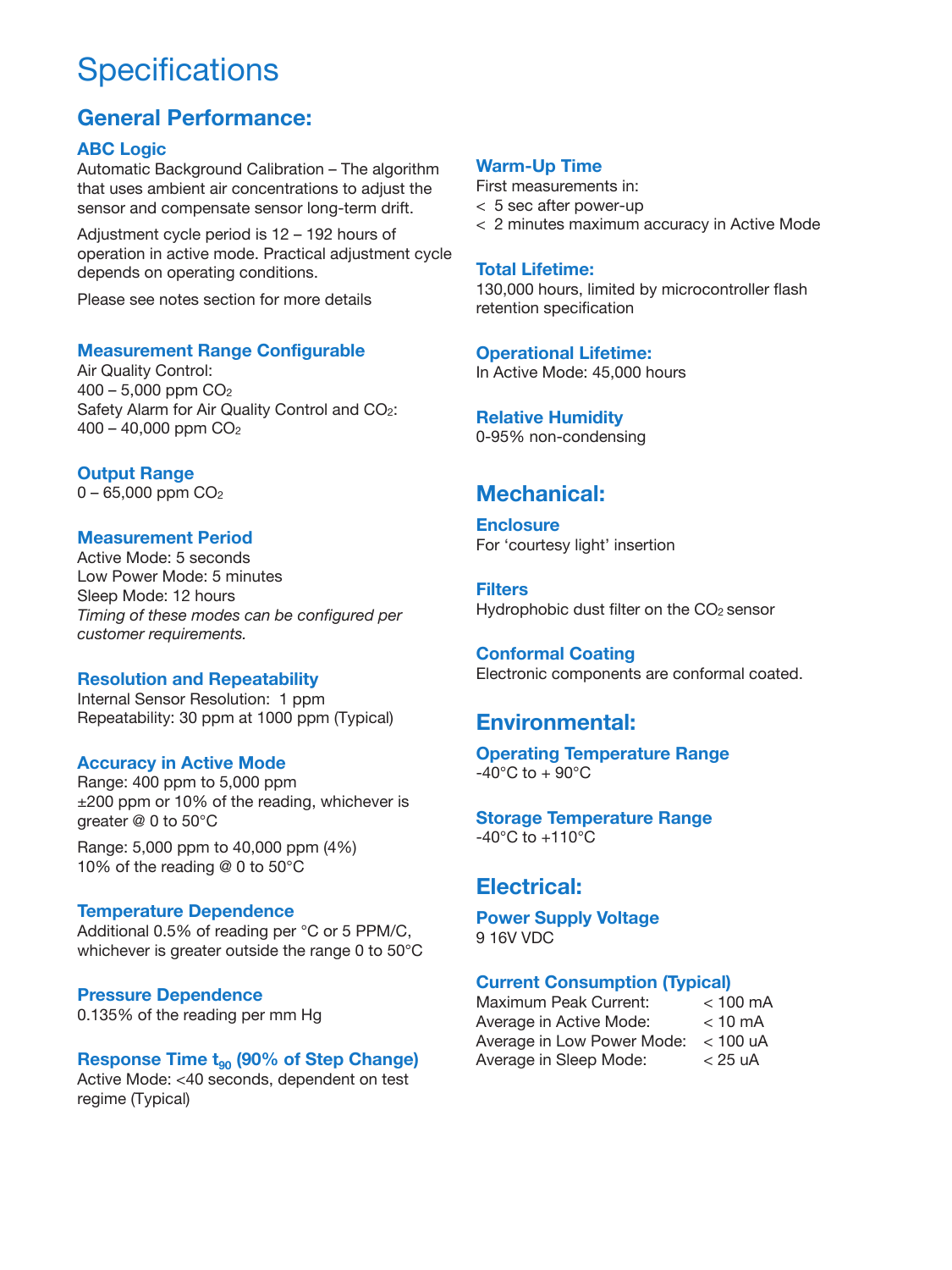# Specifications - Continued

# **Cable and Connector**

## **Connector**

Bare wire

### **Connection**

| Connector (T6743-E)       |                                                                        |  |  |  |
|---------------------------|------------------------------------------------------------------------|--|--|--|
| Mating<br>Connector       | TF AMP 4-1718346-1                                                     |  |  |  |
| Socket<br>Configuration   | 1 ~ Ground (Common)<br>$2 \sim$ LIN<br>$3 \sim$ Supply +V              |  |  |  |
| <b>Connection (T6743)</b> |                                                                        |  |  |  |
| PCB Pads                  | $1 \sim$ Supply +V (Square pad)<br>$2 \sim$ LIN<br>3 ~ Ground (Common) |  |  |  |

# **LIN Interface**

The sensor implements a LIN interface defined by a generic LDF file.

# **LIN Output Signals**

### **Carbon Dioxide**

CO2 Concentration: 1 ppm Resolution

### **Modes**

Active Mode Low Power Mode Sleep Mode

### **DebugWord**

Unused

### **Ready**

Indicates when the sensor is ready to measure  $CO<sub>2</sub>$ 

### **InternalError**

Indicates when there is an error in sensor operation

### **RespError**

Indicates when there is an error on the LIN bus

# **LIN Diagnostic Transport Layer**

Not implemented in this release

# **Notes:**

# **ABC Logic**™

This method periodically adjusts the sensor to ambient CO<sub>2</sub> concentration levels, assuming that lowest ambient levels are 400 ppm. It allows accurate and reliable operation of the sensor through extended lifetime and even recovery from catastrophic damages.

ABC Logic algorithm has variable adjustment time cycle that depends on frequency and duration of operational cycles of the vehicle. Current implementation can adjust the sensor as soon as every 12 hours of operation, up to 192 hours of operation, depending upon how long each operation cycles takes. A rule of thumb could be number of operation cycles x 48 or 192 hours of operation, whichever comes first.

ABC Logic requires that the sensor should never be exposed to CO<sub>2</sub> levels lower than 380 ppm.

# Available Models

| Part No. | <b>Sampling</b><br>Method | Range        | Feature                  |
|----------|---------------------------|--------------|--------------------------|
| T6743    | Diffusion                 | 0-40,000 ppm | <b>PCB Only</b>          |
|          | T6743-E Diffusion         | 0-40,000 ppm | Sensor with<br>Enclosure |

Note: Sensor can be customized subject to commercial consideration.